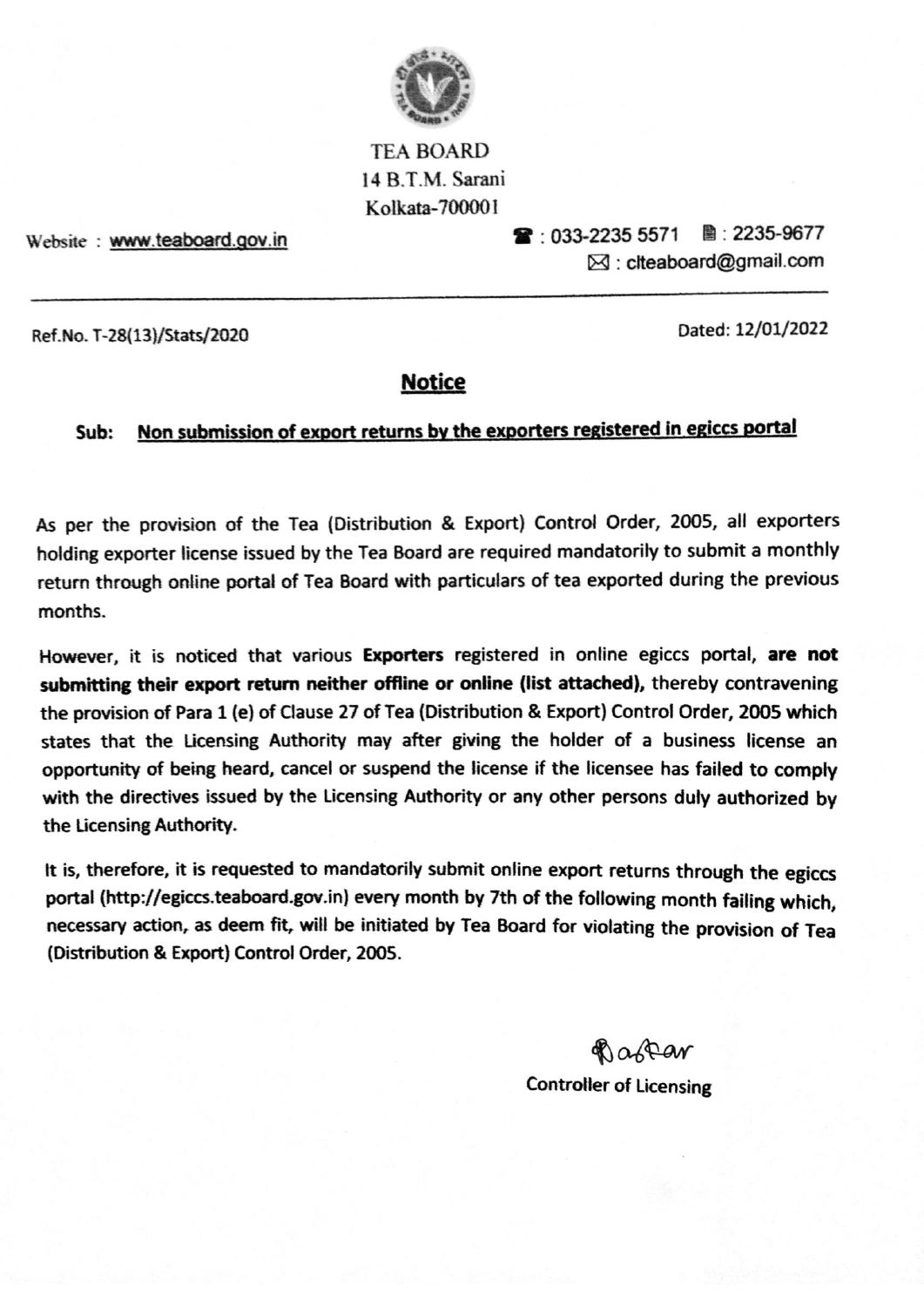## **List of Registered Exporters Not Submitting Returns Anywhere**

| Sl. No. | <b>License No</b> | <b>Exporter Name</b>                                |
|---------|-------------------|-----------------------------------------------------|
| 1.      | PE-1433           | The Nangdala Tea Company Limited (Darjeeling Impex) |
| 2.      | PE-2659           | Al Shokur(I) Pvt Ltd                                |
| 3.      | PE-3132           | Pankaj Exports                                      |
| 4.      | PE-3635           | M M International                                   |
| 5.      | PE-3906           | Khajanchi Exports                                   |
| 6.      | E-10142           | Shah Zaverchand Bhurabhai                           |
| 7.      | E-10144           | Shree Moti Trading Co.                              |
| 8.      | E-10145           | The Chettinaad Exports                              |
| 9.      | E-10146           | Khyati Enterprises                                  |
| 10.     | E-10147           | <b>KLS And CO</b>                                   |
| 11.     | E-10148           | Asian Aqua Agency                                   |
| 12.     | E-10152           | S G P Exim Private Limited                          |
| 13.     | E-10153           | Hemu Exports                                        |
| 14.     | E-10154           | Kumar Food Industries Ltd                           |
| 15.     | E-10155           | Shubham Impex                                       |
| 16.     | E-10156           | Minaxi Multi-Product (India) Pvt. Ltd.              |
| 17.     | E-10157           | Portim International                                |
| 18.     | E-10158           | M/S Tohsin Hussain                                  |
| 19.     | E-10160           | <b>Ultrachain Global</b>                            |
| 20.     | E-10161           | Simla Fine Tea Private Limited                      |
| 21.     | E-10163           | Pynshngainlang Amrynsong                            |
| 22.     | E-10164           | Sri Ruthra Exports                                  |
| 23.     | E-10165           | Ksri Chai Private Limited                           |
| 24.     | E-10166           | <b>Unique Quality Services</b>                      |
| 25.     | E-10168           | <b>Vikas Sales Supplies</b>                         |
| 26.     | E-10169           | Berlia Fresh Foods & Beverages Private Limited      |
| 27.     | E-10170           | Sia Ventures                                        |
| 28.     | E-10174           | Bijni Dooars Tea Company Limited                    |
| 29.     | E-10175           | Dhruba Tea Centre                                   |
| 30.     | E-10176           | Teesta River Beverages Private Limited              |
| 31.     | E-10179           | Vanamoolika Herbals And Research Private Limited    |
| 32.     | E-10180           | Rivertrail Synergy Pvt. Ltd.                        |
| 33.     | E-10181           | Gurbani Exports                                     |
| 34.     | E-10185           | Kaatka International                                |
| 35.     | E-10187           | Majeen Agro Private Limited                         |
| 36.     | E-10190           | Albasel Export And Import Company                   |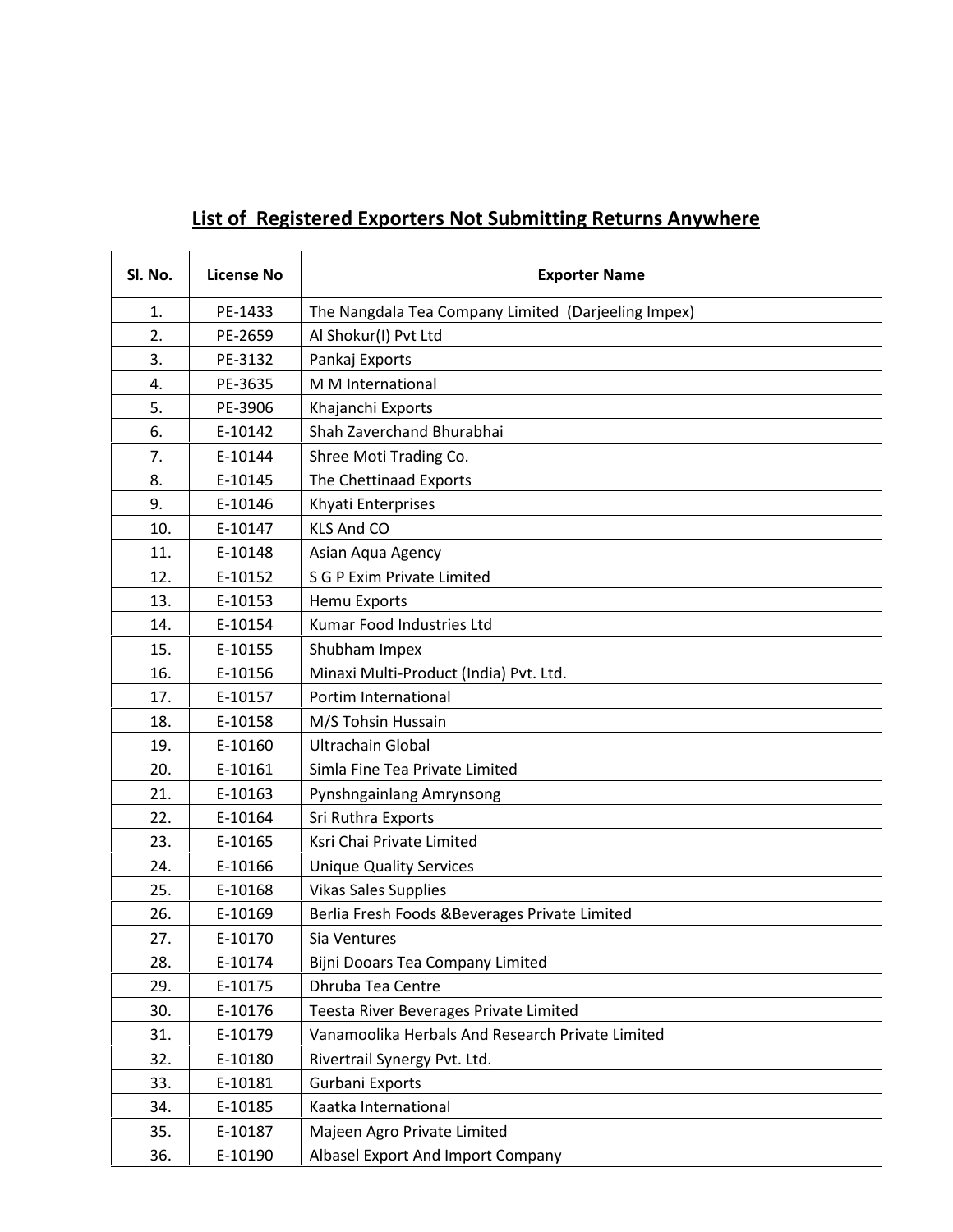| 37. | E-10191 | Ramson Exim Corporation                                                 |
|-----|---------|-------------------------------------------------------------------------|
| 38. | E-10192 | <b>Bhawani Tea Industries</b>                                           |
| 39. | E-10196 | Raval Trading Co                                                        |
| 40. | E-10198 | Darjeeling Tea Leaves                                                   |
| 41. | E-10200 | <b>Gryphonyx Tradelink</b>                                              |
| 42. | E-10202 | Tea And Allied Impex                                                    |
| 43. | E-10203 | Aaliba Karak India Private Limited                                      |
| 44. | E-10205 | <b>Cosmic Nutracos Solutions Private Limited</b>                        |
| 45. | E-10208 | <b>Fadeen Exports</b>                                                   |
| 46. | E-10211 | Kirtiraaj Traders And Sons, Trading Export And Import Of Tea            |
| 47. | E-10212 | Synergy International                                                   |
| 48. | E-10214 | Stm Tea & Coffee                                                        |
| 49. | E-10217 | Lameraki Exports Llp (Partner Names - Basant Kumar Bang, Madhu Mavadia) |
| 50. | E-10218 | 8p Solution                                                             |
| 51. | E-10220 | Victorious5                                                             |
| 52. | E-10221 | <b>Vignesh Super Stores</b>                                             |
| 53. | E-10222 | <b>Arihant Exports</b>                                                  |
| 54. | E-10225 | Elysian Naturals Private Limited                                        |
| 55. | E-10226 | <b>Radiant Construction</b>                                             |
| 56. | E-10228 | Tradeimpex International                                                |
| 57. | E-10229 | Kartsap International                                                   |
| 58. | E-10230 | <b>Signature Estates</b>                                                |
| 59. | E-10232 | <b>Mp Traders</b>                                                       |
| 60. | E-10233 | <b>Omkar Logistics And Export</b>                                       |
| 61. | E-10235 | Prabhath Tea Mart                                                       |
| 62. | E-10237 | Darjeeling Organic Tea Estates Pvt. Ltd                                 |
| 63. | E-10238 | East West Export Corporation Private Limited                            |
| 64. | E-10240 | Ajsenterprises                                                          |
| 65. | E-10242 | Saffron Freelance Services Llp (Pranay Jain & Prithviraj Jain           |
| 66. | E-10247 | Parul Exports                                                           |
| 67. | E-10248 | <b>Hindustan Foods Limites</b>                                          |
| 68. | E-10249 | <b>Quality Sales</b>                                                    |
| 69. | E-10251 | Qba Associates                                                          |
| 70. | E-10256 | Spectra International Limited                                           |
| 71. | E-10259 | Silver Leaf Tea Private Limited                                         |
| 72. | E-10260 | Zaveri & Co. Exports                                                    |
| 73. | E-10266 | Kanchan Exports                                                         |
| 74. | E-10267 | Adonai Exports                                                          |
| 75. | E-10268 | <b>Shahrin Trading Company</b>                                          |
| 76. | E-10269 | <b>Jos Traders</b>                                                      |
| 77. | E-10270 | <b>Bellie Exports</b>                                                   |
| 78. | E-10272 | <b>Global T Leaf</b>                                                    |
| 79. | E-10273 | <b>K.P Exporters</b>                                                    |
| 80. | E-10276 | Tayyab Abdul Azam Shaikh                                                |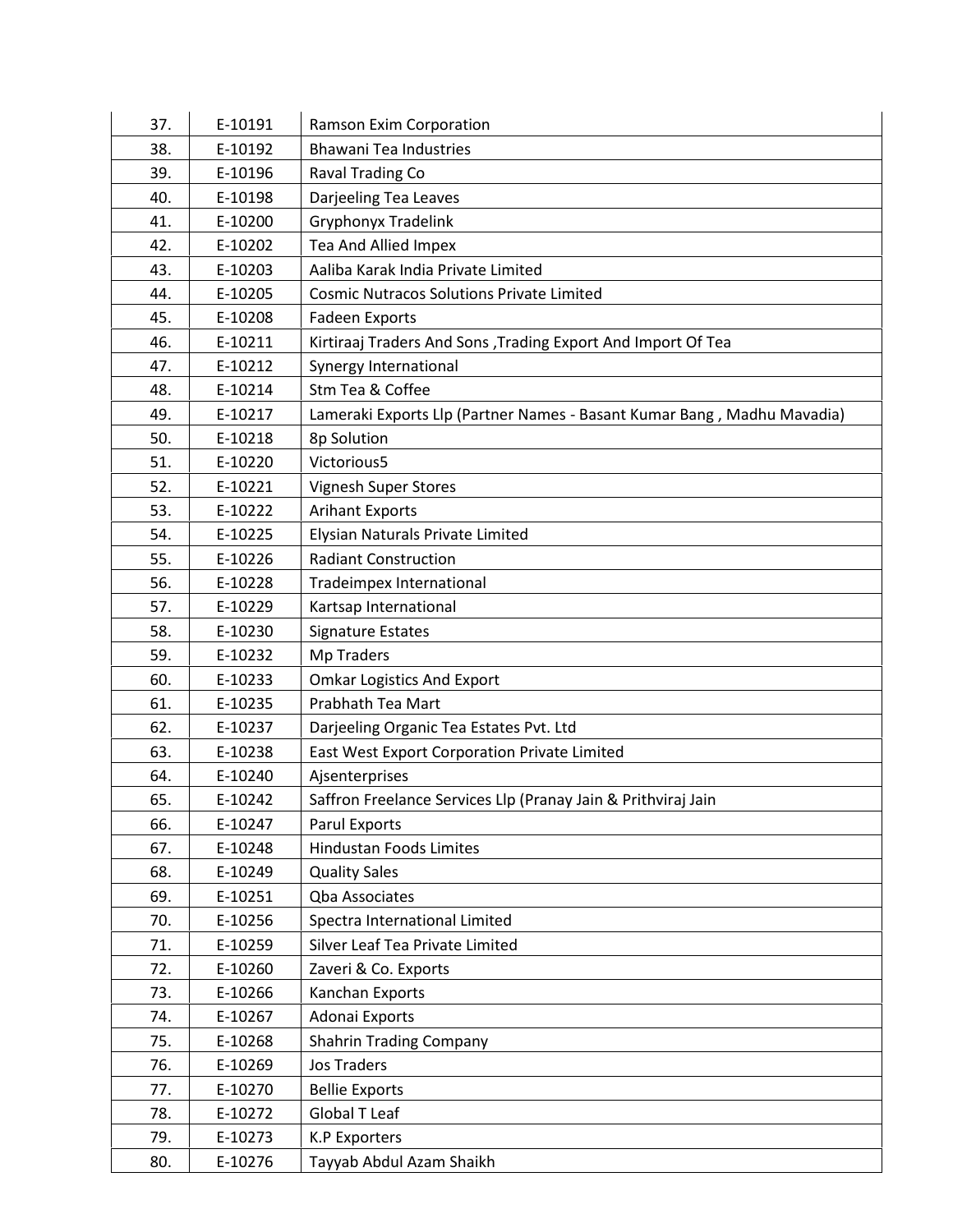| 81.  | E-10277 | World Trade Fashionista Pvt Ltd                                              |
|------|---------|------------------------------------------------------------------------------|
| 82.  | E-10280 | Adret Retail Private Limited                                                 |
| 83.  | E-10281 | Lelido                                                                       |
| 84.  | E-10282 | Lotusindia Intercontinental Private Limited                                  |
| 85.  | E-10283 | Sunshine Tea                                                                 |
| 86.  | E-10284 | Portim Consumer Product Private Limited                                      |
| 87.  | E-10285 | Vishaal International.                                                       |
| 88.  | E-10286 | Indoman Traders And Exporters Llp                                            |
| 89.  | E-10287 | <b>Vsquare Beverages</b>                                                     |
| 90.  | E-10289 | Thunderbolt Tea                                                              |
| 91.  | E-10290 | Danta Herbs Pvt. Ltd.                                                        |
| 92.  | E-10292 | <b>Oswal Trading And Exports</b>                                             |
| 93.  | E-10293 | Wefive Manufacturers And Distributors Private Limited                        |
| 94.  | E-10294 | Demetra Beverages Private Limited                                            |
| 95.  | E-10296 | <b>Jaaks Trading Enterprises</b>                                             |
| 96.  | E-10297 | Ronak Overseas Private Limited                                               |
| 97.  | E-10299 | Aaswad Foods                                                                 |
| 98.  | E-10301 | Freshco Food World Private Limited                                           |
| 99.  | E-10303 | <b>Axeliq Exports</b>                                                        |
| 100. | E-10304 | Karak Tea                                                                    |
| 101. | E-10306 | M/S Ur Enterprise                                                            |
| 102. | E-10308 | Hope Ventures Private Limited                                                |
| 103. | E-10310 | Parveen Exports                                                              |
| 104. | E-10311 | Company Of India                                                             |
| 105. | E-10312 | <b>Vishal Medical Stores</b>                                                 |
| 106. | E-10313 | Manav Exim                                                                   |
| 107. | E-10315 | Samir Ahmed Mohd Anwar Ansari                                                |
| 108. | E-10316 | Tara Corporation Partners 1) Vijay Achyutrao Khalate 2) Anjali Vijay Khalate |
| 109. | E-10317 | Star Parachoote Impex                                                        |
| 110. | E-10320 | Koshambh Multitred Pvt Ltd                                                   |
| 111. | E-10321 | Vacco Exports                                                                |
| 112. | E-10322 | Ananda Balaso Gotugade                                                       |
| 113. | E-10323 | Okayti Tea Co Ltd                                                            |
| 114. | E-10328 | Diya Export                                                                  |
| 115. | E-10329 | Nextee Trade Private Limited                                                 |
| 116. | E-10331 | Frangipani Artisans Support Private Limited                                  |
| 117. | E-10332 | A.R.Starch Products, A.R.Sivakumar - Partner, A.Raju - Managing Partner      |
| 118. | E-10333 | Green Wave Organic Private Limited                                           |
| 119. | E-10334 | 7brinies International / Mr. Saurabh Kapadia And Mr. Rennie Roger Christian  |
| 120. | E-10336 | <b>Elcon Enterprises</b>                                                     |
| 121. | E-10339 | Ashwath Agro Private Limited                                                 |
| 122. | E-10340 | Ayul Foods                                                                   |
| 123. | E-10341 | Khatri Trading & Consulting (Pawan Khatri)                                   |
| 124. | E-10342 | Alaina International                                                         |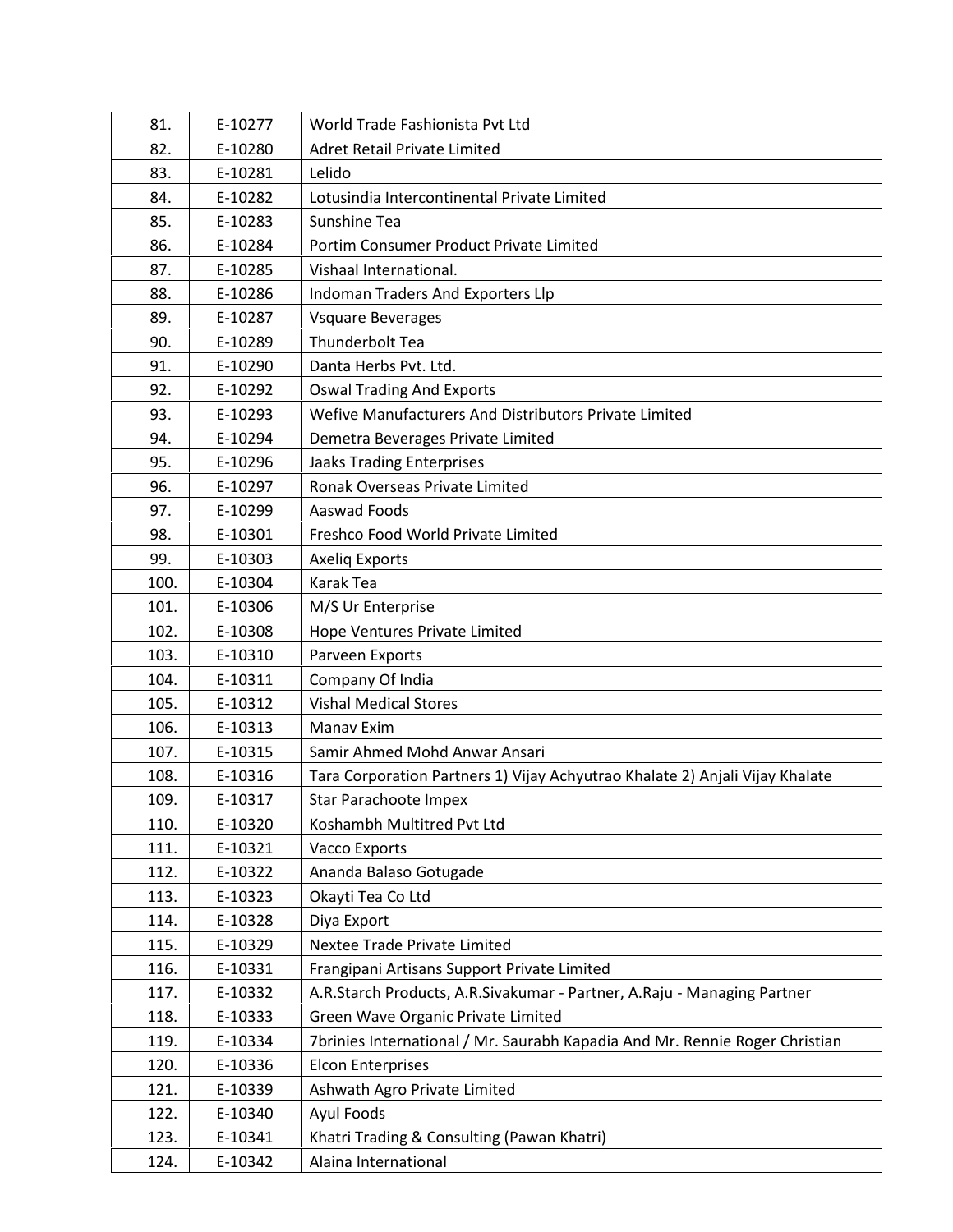| 125. | E-10343 | Seagal Exports Private Limited            |
|------|---------|-------------------------------------------|
| 126. | E-10344 | Indian Globalstore                        |
| 127. | E-10347 | Organic Periya                            |
| 128. | E-10348 | M/S. Sidra Enterprise                     |
| 129. | E-10349 | <b>Melrose Creations Private Limited</b>  |
| 130. | E-10351 | Sresta Natural Bioproducts Pvt Ltd        |
| 131. | E-10352 | Coffee Max Beverages                      |
| 132. | E-10353 | Anis Export                               |
| 133. | E-10354 | <b>Khamar Food Products</b>               |
| 134. | E-10355 | Indus Beverage & Multifoods (P) Ltd.      |
| 135. | E-10357 | Ajay Bharat Private Limited               |
| 136. | E-10358 | New Tea Beverages Exports Private Limited |
| 137. | E-10360 | <b>Tushar Shinde</b>                      |
| 138. | E-10362 | <b>Bharat Plastic Works</b>               |
| 139. | E-10363 | <b>Jsk Export</b>                         |
| 140. | E-10365 | Otangata 7 Private Limited                |
| 141. | E-10366 | Rajesh Vinod Ashar                        |
| 142. | E-10369 | Devi Overseas                             |
| 143. | E-10371 | Mra Exports                               |
| 144. | E-10374 | <b>Biz Monk</b>                           |
| 145. | E-10376 | Mideast Agro Products Private Limited     |
| 146. | E-10381 | Vita Cups                                 |
| 147. | E-10382 | <b>Timeless Textiles Traders</b>          |
| 148. | E-10387 | <b>Future Tradeways</b>                   |
| 149. | E-10388 | Sapphire Hospitality                      |
| 150. | E-10390 | Mahavishnu Export And Imports             |
| 151. | E-10391 | Php Global Rxports                        |
| 152. | E-10392 | Gunadhish Tea Processor Pvt.Ltd           |
| 153. | E-10395 | Image Industries (India) Private Limited  |
| 154. | E-10396 | J S Traders                               |
| 155. | E-10398 | <b>Avr Exports</b>                        |
| 156. | E-10399 | Kalinagar Tea & Agro Co. Private Limited  |
| 157. | E-10400 | T G Exports                               |
| 158. | E-10401 | Agrawal Impex                             |
| 159. | E-10402 | <b>Bhansa Appliances Pvt Ltd</b>          |
| 160. | E-10403 | Technocart Online Services Pvt. Ltd.      |
| 161. | E-10404 | Dooars Green Tea Processing Unit          |
| 162. | E-10405 | Mahavir Tea Supply Co                     |
| 163. | E-10407 | Ilam Tea Co.Pvt.Ltd.                      |
| 164. | E-10408 | Kayan Exports Private Limited             |
| 165. | E-10412 | <b>Gulf Malabar Exporters</b>             |
| 166. | E-10414 | Sr Industries                             |
| 167. | E-10417 | Siddh Tradelink                           |
| 168. | E-10418 | Hariksha Enterprises Private Limited      |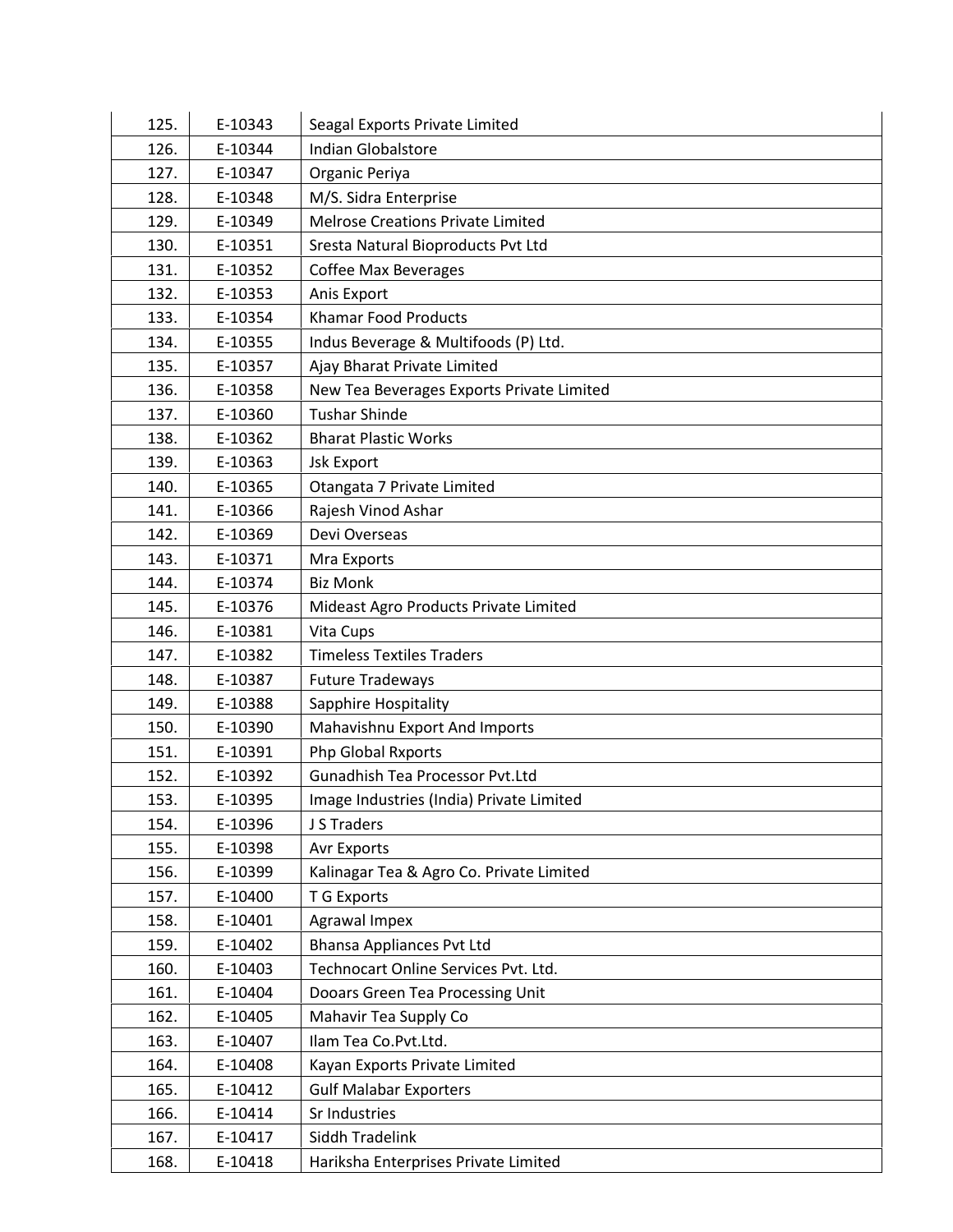| 169. | E-10419 | <b>Tirupati Exports</b>                 |
|------|---------|-----------------------------------------|
| 170. | E-10421 | Milestone Dine & Drinks Private Limited |
| 171. | E-10422 | S S Metals                              |
| 172. | E-10423 | The Sher-I-Punjab Company               |
| 173. | E-10425 | <b>Oneness International</b>            |
| 174. | E-10427 | Loco Food & Beverage Co.                |
| 175. | E-10429 | Deepak Trading Company                  |
| 176. | E-10430 | Gate Foods Pvt Ltd                      |
| 177. | E-10431 | Vedantin Lifestyles Private Limited     |
| 178. | E-10432 | Vatika Frozen Food Private Limited      |
| 179. | E-10433 | Joshi Brothers                          |
| 180. | E-10435 | <b>Tristar Exports</b>                  |
| 181. | E-10436 | <b>Mahabir Tea Mart</b>                 |
| 182. | E-10437 | Nikosi Exports                          |
| 183. | E-10440 | M/S. S.S. International                 |
| 184. | E-10441 | <b>Kayanatt Trading Company</b>         |
| 185. | E-10442 | K. H. B. Exports                        |
| 186. | E-10443 | <b>Farmex Global</b>                    |
| 187. | E-10444 | <b>Baruah Innovation</b>                |
| 188. | E-10446 | <b>Krk Exports</b>                      |
| 189. | E-10447 | <b>Grow Global</b>                      |
| 190. | E-10448 | A S Industry                            |
| 191. | E-10455 | Skyvince Exim.                          |
| 192. | E-10459 | Geo Track Oceanair Private Limited      |
| 193. | E-10460 | L M Tradelink                           |
| 194. | E-10462 | Siridasari Impex                        |
| 195. | E-10464 | Sartaj Private Limited                  |
| 196. | E-10465 | Mehra Drug House                        |
| 197. | E-10467 | Psts Shipping Services Private Limited  |
| 198. | E-10469 | Bhubrighat Tea Company Pvt Ltd          |
| 199. | E-10471 | <b>Sunstar Consultancy Services</b>     |
| 200. | E-10472 | Orenda Foods Pvt Ltd                    |
| 201. | E-10473 | God's Own Traders And Exports           |
| 202. | E-10475 | <b>Udaan International</b>              |
| 203. | E-10476 | Maha Tea Mart                           |
| 204. | E-10478 | Preethi Enterprises                     |
| 205. | E-10479 | Nanki Impex Private Limited             |
| 206. | E-10483 | Surya Impex                             |
| 207. | E-10484 | Vimaljothi Agency                       |
| 208. | E-10485 | Sri Varalakshmi Agencies                |
| 209. | E-10490 | Kirti Tea Trading                       |
| 210. | E-10493 | Patel Retail Pvt Ltd                    |
| 211. | E-10496 | Veeravel Exim Pvt Ltd                   |
| 212. | E-10497 | Sunko Spices                            |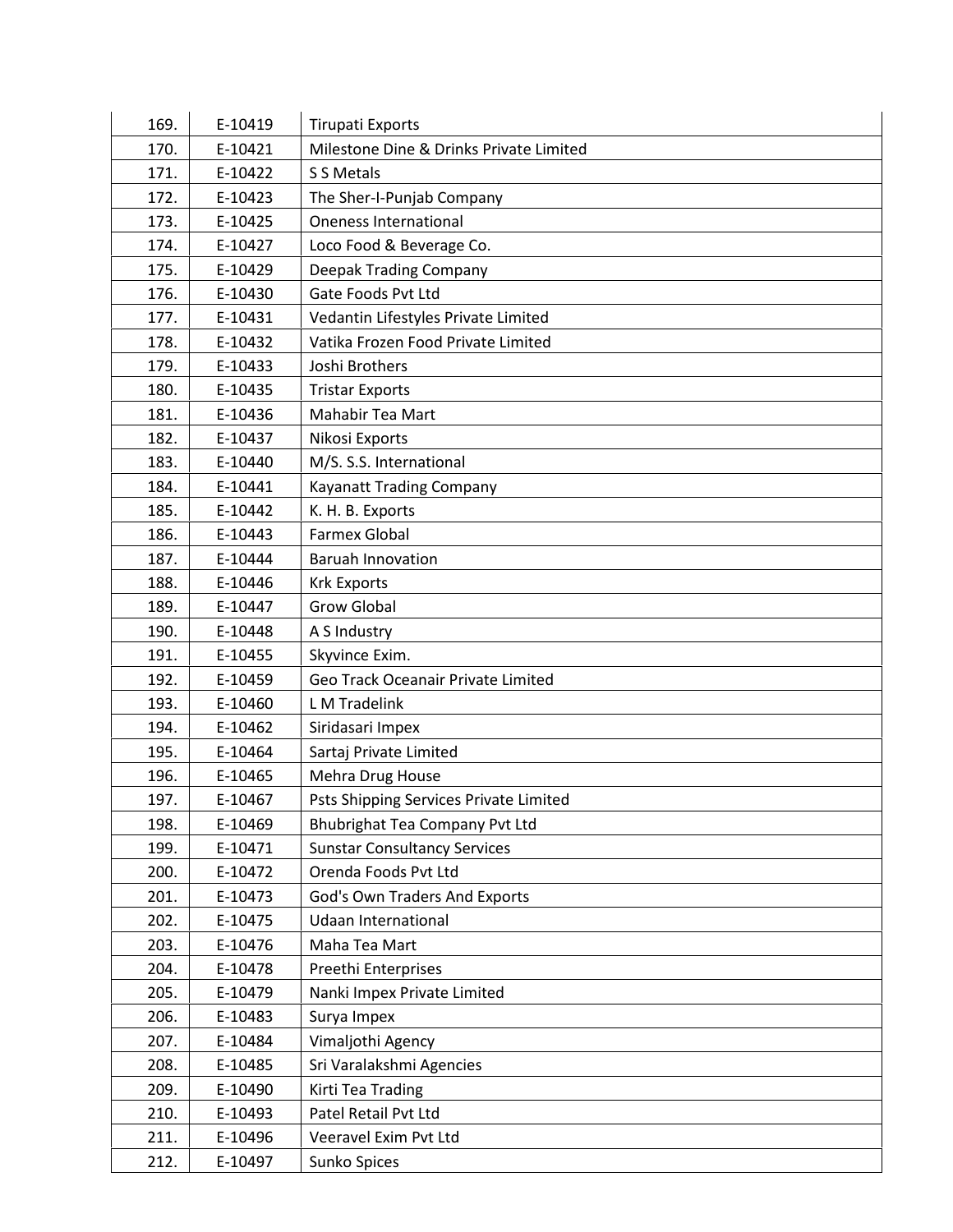| 213. | E-10498 | Ayurveda Bazar Pvt.Ltd.                           |
|------|---------|---------------------------------------------------|
| 214. | E-10502 | Tanushree Exim                                    |
| 215. | E-10503 | <b>Meledom Traders Pvt Ltd</b>                    |
| 216. | E-10507 | <b>KMP Traders</b>                                |
| 217. | E-10509 | <b>Vomanto Private Limited</b>                    |
| 218. | E-10510 | <b>Forthand Global Private Limited</b>            |
| 219. | E-10511 | The Tea Kettle                                    |
| 220. | E-10512 | Zest Exim                                         |
| 221. | E-10513 | Kc Creative Works Pvt. Ltd.                       |
| 222. | E-10514 | Ugp Ventures Private Limited                      |
| 223. | E-10516 | Madoorie Tea Estate Private Limited               |
| 224. | E-10517 | Swami Enterprises                                 |
| 225. | E-10518 | Mindsmeet                                         |
| 226. | E-10520 | Kodandaram Roller Flour Mills Pvt Ltd             |
| 227. | E-10521 | Shah Impex                                        |
| 228. | E-10524 | Mithu Agarwalla                                   |
| 229. | E-10525 | Victoria Global Trading Exim                      |
| 230. | E-10527 | <b>Bhankharia Exports</b>                         |
| 231. | E-10529 | Northern Himalaya Online Services Private Limited |
| 232. | E-10530 | Al Falah Global Export                            |
| 233. | E-10532 | Shree Vinayak International                       |
| 234. | E-10533 | Lifelite International                            |
| 235. | E-10534 | The Taj Urban Grains                              |
| 236. | E-10535 | Sri Durga Imports And Exports                     |
| 237. | E-10536 | Snacks India                                      |
| 238. | E-10537 | Munnar Tea Shop                                   |
| 239. | E-10538 | Redplum Private Limited                           |
| 240. | E-10541 | <b>Mehar Unlimited</b>                            |
| 241. | E-10542 | Royal Exports Inc                                 |
| 242. | E-10543 | <b>Anupam Traders</b>                             |
| 243. | E-10545 | <b>Fashion Fabs</b>                               |
| 244. | E-10548 | <b>Ubs Export</b>                                 |
| 245. | E-10549 | Skl Solutions & Marketing Private Limited         |
| 246. | E-10550 | <b>Farthest Export Private Limited</b>            |
| 247. | E-10552 | <b>Amavel Consulting</b>                          |
| 248. | E-10557 | <b>Neonniidh Associates</b>                       |
| 249. | E-10558 | Rockhill Impex Private Limited                    |
| 250. | E-10560 | Aromas-N-Blends Pvt. Ltd.                         |
| 251. | E-10561 | Apex Industries                                   |
| 252. | E-10562 | <b>Star Exports</b>                               |
| 253. | E-10563 | Giant International Private Limited               |
| 254. | E-10564 | Srinivasa Enterprises                             |
| 255. | E-10565 | Senso Beverages                                   |
| 256. | E-10566 | A G Tea Tradings                                  |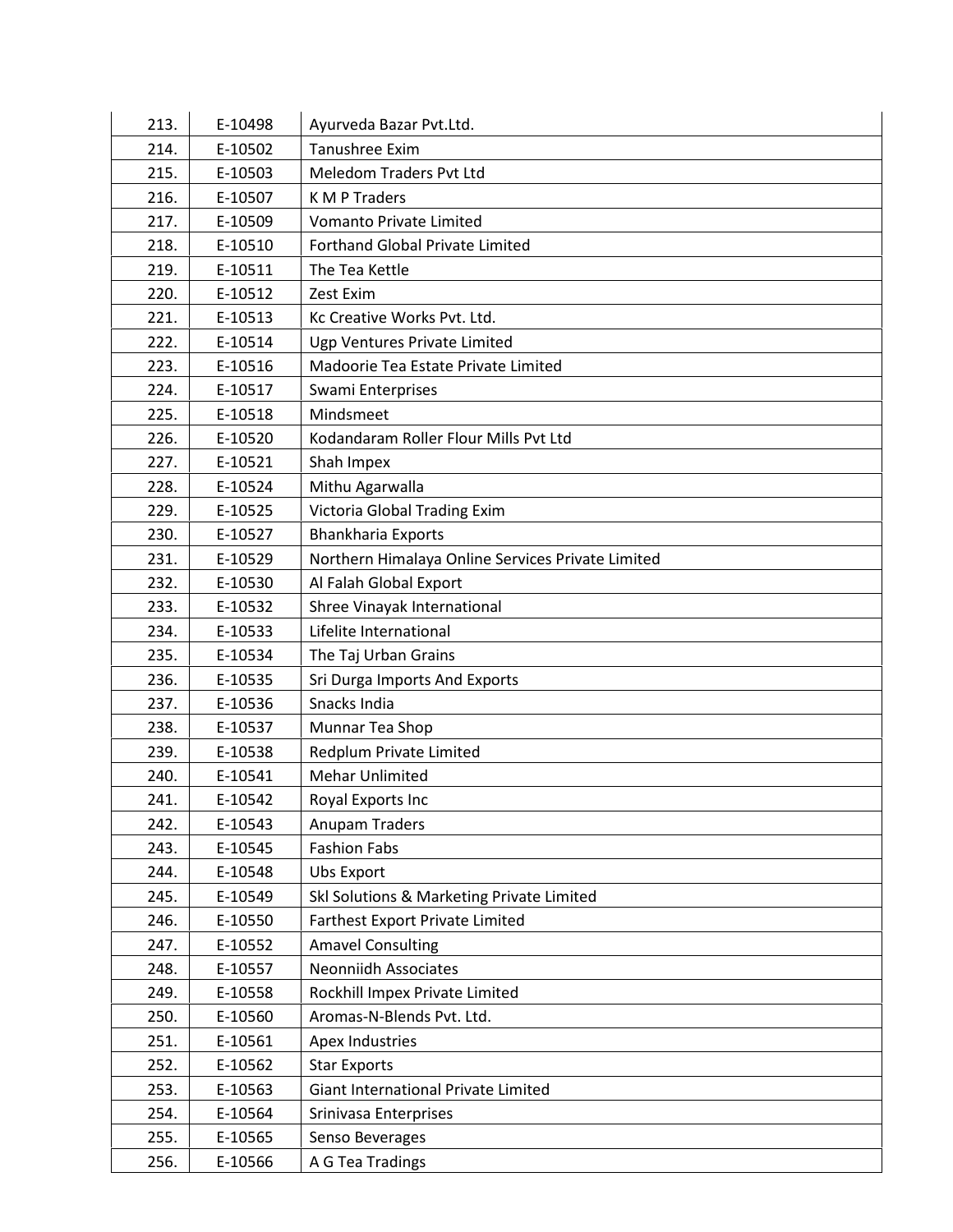| 257. | E-10567 | Shree Riddhima Merchantile Pvt. Ltd.,    |
|------|---------|------------------------------------------|
| 258. | E-10569 | L M J Services Ltd.                      |
| 259. | E-10570 | Bg Tea Vyapar Pvt Ltd                    |
| 260. | E-10571 | Pegasus Enterprises                      |
| 261. | E-10572 | <b>International Traders</b>             |
| 262. | E-10574 | Kings Tea Company                        |
| 263. | E-10575 | Pentadilmun Private Limited              |
| 264. | E-10577 | Dc International                         |
| 265. | E-10578 | <b>Simvel Enterprises</b>                |
| 266. | E-10580 | Eagle Peak Garam Chai Private Limited    |
| 267. | E-10581 | Hindustan Foreign Traders                |
| 268. | E-10583 | <b>Trade Flux Overseas</b>               |
| 269. | E-10586 | Nand Impex                               |
| 270. | E-10587 | <b>Regent International</b>              |
| 271. | E-10592 | Victory Tea Exports Private Limited      |
| 272. | E-10595 | Rameshchandra Chandulal & Co.            |
| 273. | E-10599 | Altius Customer Services Private Limited |
| 274. | E-10600 | Shri Balajee Impex                       |
| 275. | E-10601 | Ratusaria International                  |
| 276. | E-10603 | <b>Ernad Crockery</b>                    |
| 277. | E-10605 | Mitagro Exports Private Limited          |
| 278. | E-10607 | Acs Texpo Private Limited                |
| 279. | E-10608 | Aashirwad Exports                        |
| 280. | E-10610 | Ronak Rocks Private Limited              |
| 281. | E-10613 | Vardhman Foods And Beverages             |
| 282. | E-10614 | Karthick Impexx                          |
| 283. | E-10616 | Khyati Advisory Services Ltd             |
| 284. | E-10619 | M.A.J Trading                            |
| 285. | E-10621 | Reeja Foods                              |
| 286. | E-10622 | 360exim Exports & Imports                |
| 287. | E-10624 | Papyrus                                  |
| 288. | E-10625 | Tea World                                |
| 289. | E-10626 | Sri Sai Impex                            |
| 290. | E-10627 | <b>Relish Custom Foods</b>               |
| 291. | E-10631 | Accom Exim Llp                           |
| 292. | E-10634 | Rainbow Export                           |
| 293. | E-10638 | <b>Galaxy International</b>              |
| 294. | E-10641 | Apple Tree Export                        |
| 295. | E-10642 | Ambrella Traders                         |
| 296. | E-10643 | Sanjay Tea Emporium                      |
| 297. | E-10644 | Suryan Organic                           |
| 298. | E-10645 | Abenteuer Services Private Limited       |
| 299. | E-10646 | Valookkaran Modern Rice Mill             |
| 300. | E-10648 | <b>Spicyland Traders</b>                 |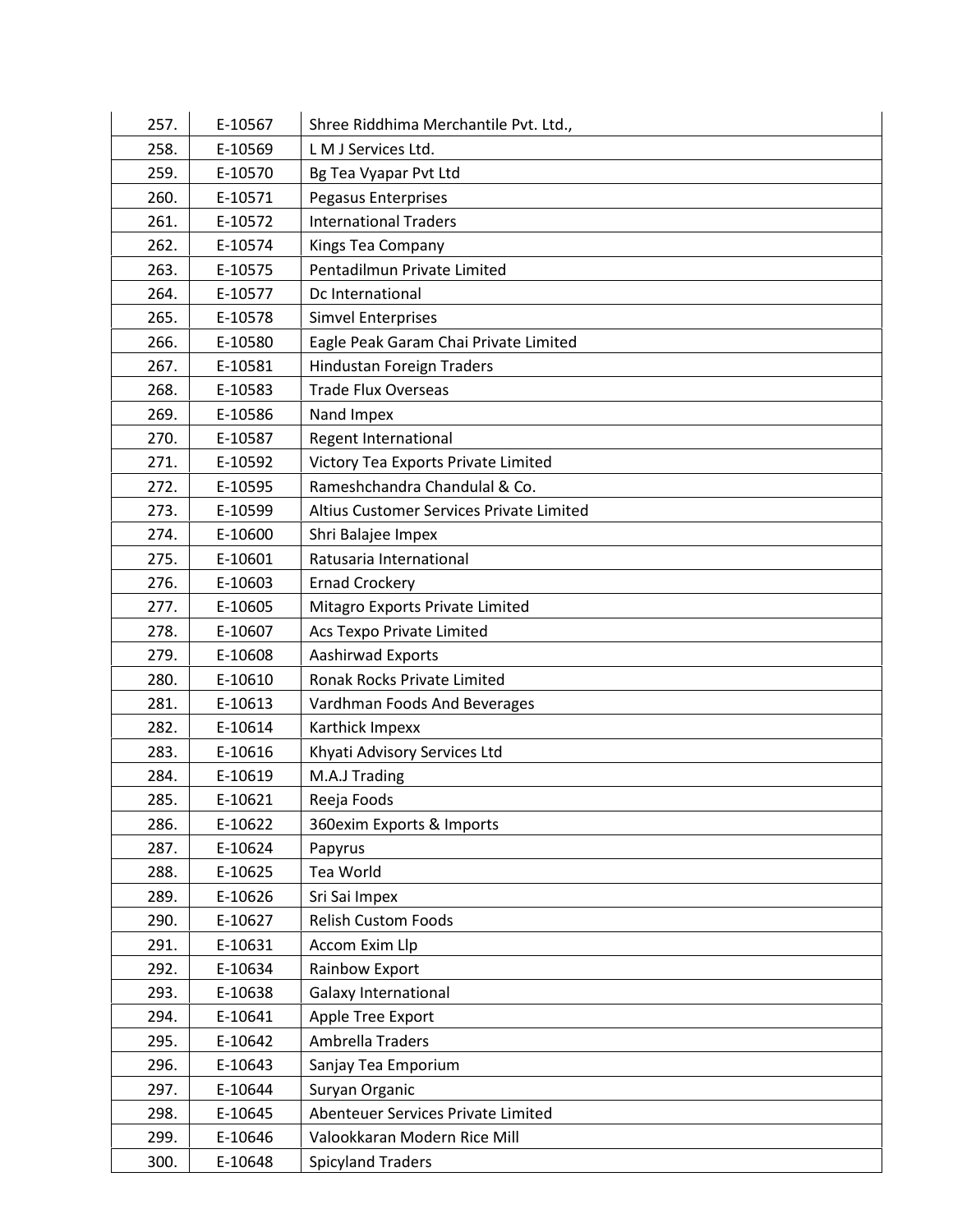| 301. | E-10649 | Shreeji Industries                                |
|------|---------|---------------------------------------------------|
| 302. | E-10653 | Ayisha Trading Llc                                |
| 303. | E-10655 | Avaap Global Trade Private Limited                |
| 304. | E-10659 | Shree Krishna Rice Mills                          |
| 305. | E-10660 | Victorem International                            |
| 306. | E-10665 | Jpv4n International Llp                           |
| 307. | E-10670 | <b>Mittal Teas</b>                                |
| 308. | E-10672 | <b>VIc Spices</b>                                 |
| 309. | E-10673 | Group Zero                                        |
| 310. | E-10676 | Limu's Sales Corporations                         |
| 311. | E-10677 | <b>Indian Tea Court</b>                           |
| 312. | E-10678 | Sk Exports                                        |
| 313. | E-10680 | Popular Tie-Up Private Limited                    |
| 314. | E-10684 | New Town Corporation                              |
| 315. | E-10688 | Gramika Coconut Oil And Coffee Works              |
| 316. | E-10689 | Northern Tea Co.                                  |
| 317. | E-10692 | <b>Thennarasan Trading</b>                        |
| 318. | E-10696 | Badhusha Tea Company                              |
| 319. | E-10701 | Cpk Food & Beverages Private Limited              |
| 320. | E-10703 | Rice And Flavours Limited Liability Partnership   |
| 321. | E-10706 | Malnady Tea Estate Private Limited                |
| 322. | E-10707 | <b>Rish International</b>                         |
| 323. | E-10708 | Ganadinni Fine Foods Impex Pvt Ltd                |
| 324. | E-10709 | Namokar Impex                                     |
| 325. | E-10710 | Riya Store                                        |
| 326. | E-10711 | Marine Container Services (India) Private Limited |
| 327. | E-10712 | Folklore                                          |
| 328. | E-10714 | Manshi Enterprises                                |
| 329. | E-10717 | Shree Jee Enterprises                             |
| 330. | E-10718 | Prince Touch Food Products Llp                    |
| 331. | E-10719 | Patel Exports                                     |
| 332. | E-10721 | G.S. Associates                                   |
| 333. | E-10722 | Vedin Global Foods & Beverages Llp                |
| 334. | E-10724 | Himalaya International                            |
| 335. | E-10727 | Global Healthfit Retail India Llp                 |
| 336. | E-10728 | Kj Enterprises                                    |
| 337. | E-10729 | Rajesh Store                                      |
| 338. | E-10730 | M N M Overseas                                    |
| 339. | E-10732 | Pisum Food Services Private Limited               |
| 340. | E-10733 | Metro Industries                                  |
| 341. | E-10734 | Shree Om Impex                                    |
| 342. | E-10735 | Gowri Exports & Imports                           |
| 343. | E-10738 | Sangita Traders                                   |
| 344. | E-10740 | <b>Shiv Enterprises</b>                           |